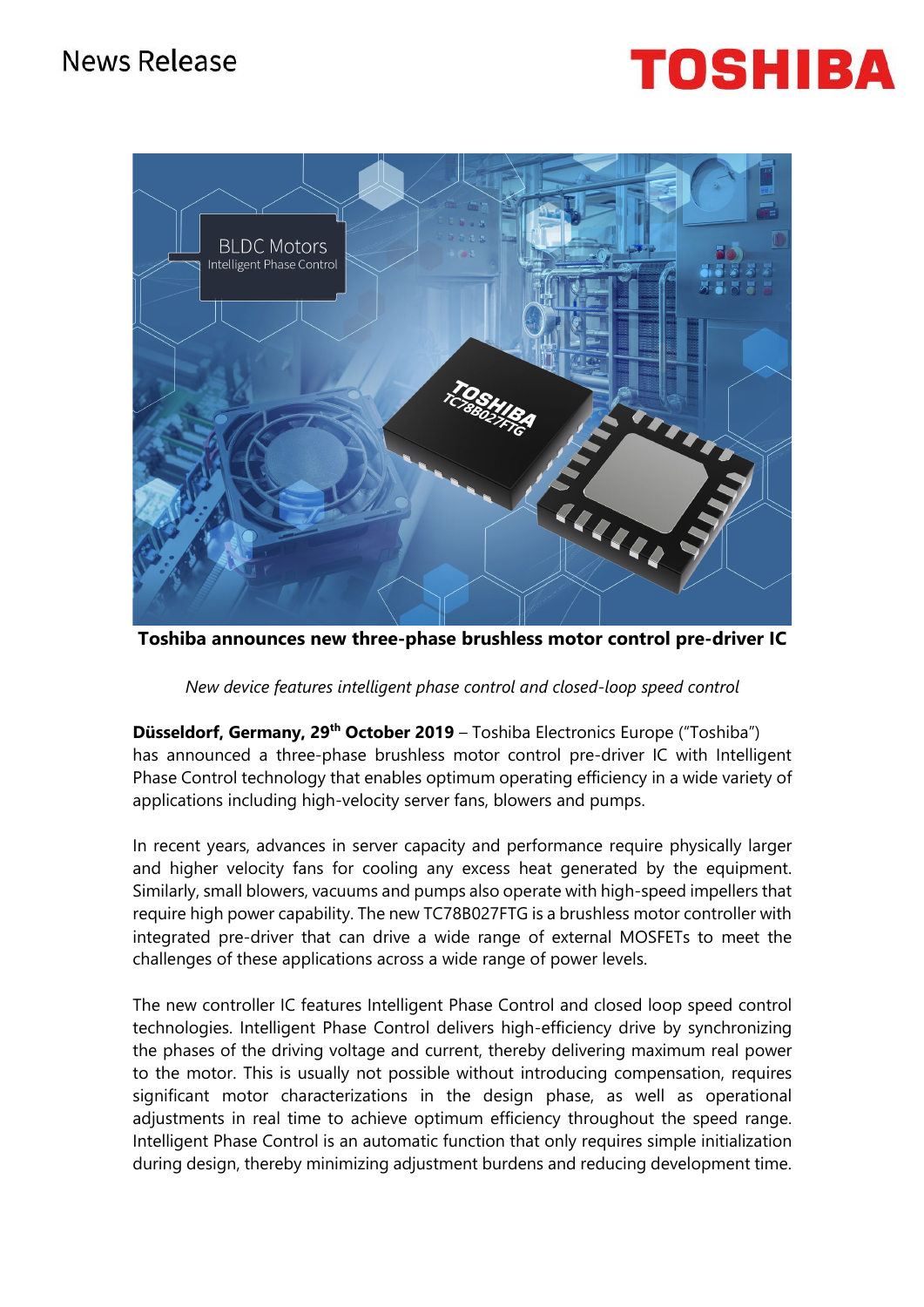Either open-loop or closed-loop speed control can be selected. The closed-loop speed control function regulates and maintains the rotational speed of the motor during dynamic power fluctuations and load variations, a valuable feature for mission-critical applications such as server fans and other cooling applications. Precise setting of a speed profile is done by the built-in non-volatile memory (NVM) and, as a result, the TC78B027FTG eliminates the need for an external MCU for closed-loop speed control.

A further benefit is the device's ability to simplify motor selections as it only requires one Hall sensor input allowing use with a single Hall sensor motor or a more conventional 3 Hall sensors motors. The IC also allows the choice of either an analog or digital Hall signal for rotor position detection, giving designers more flexibility in their choice of motor.

The new device is housed in a small VQFN24 (4 mm x 4 mm x 0.9 mm) package and operates from a 5 to 16 V supply. It can accept either a PWM or analog input signal and the sine wave drive includes a soft-start function for precision start-up of motors.

For low power applications, there is also the TC78B025FTG fully integrated driver version which is suitable for 16V/3.5A applications.

For more information about the new product, please visit:

[https://toshiba.semicon](https://toshiba.semicon-storage.com/eu/product/linear/motordriver/detail.TC78B027FTG.html)[storage.com/eu/product/linear/motordriver/detail.TC78B027FTG.html](https://toshiba.semicon-storage.com/eu/product/linear/motordriver/detail.TC78B027FTG.html)

# # #